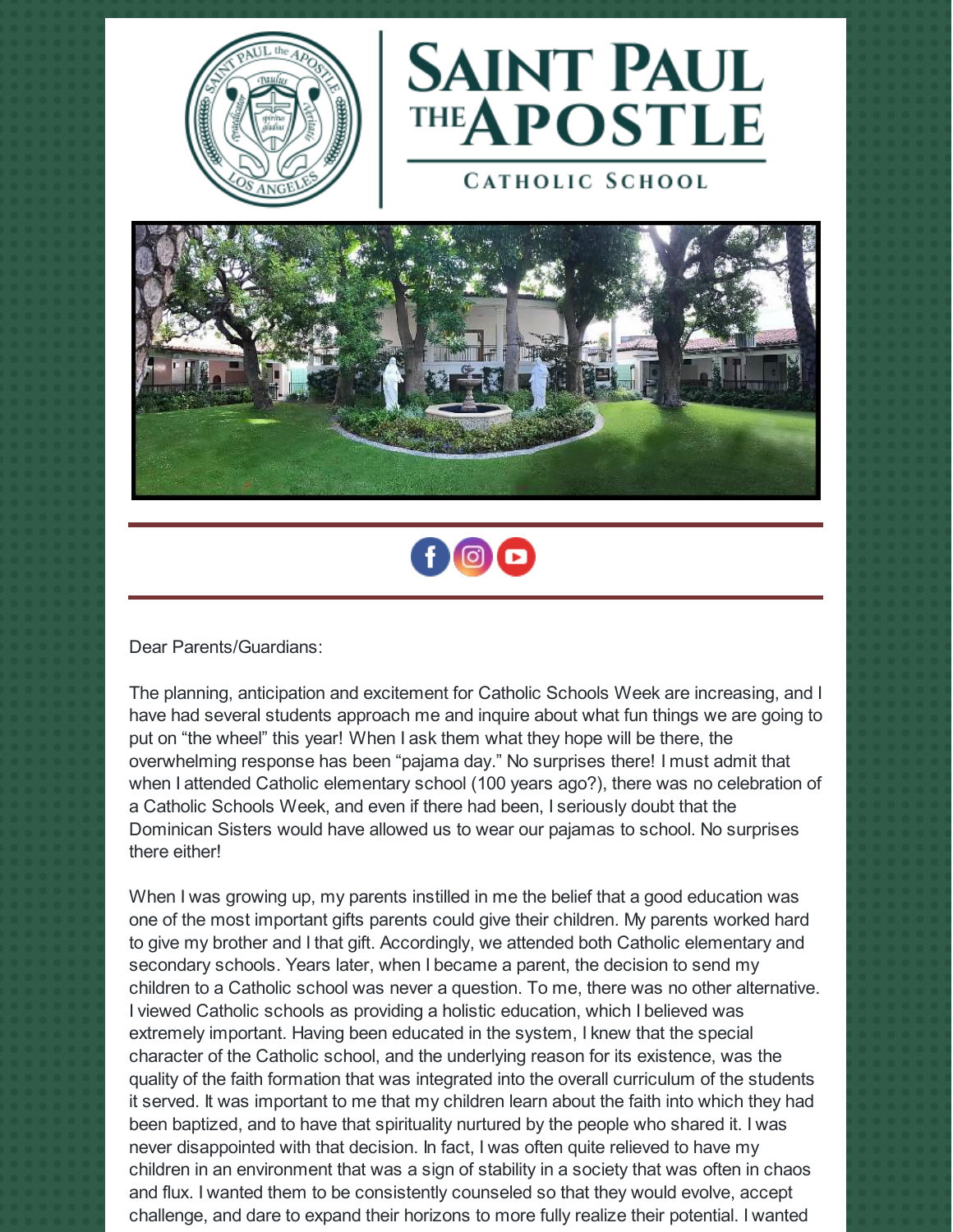them to know discipline and forgiveness when they made wrong choices. I also wanted them to know that "diversity" was not a concept to be learned, but a reality to be lived. In the process, they learned the real meanings of compassion and acceptance. And because they were in a Catholic school, they learned about the world through a lens filtered by charity, the greatest virtue of all.

Every once in a while, I have been privy to conversations with parents about the sacrifices they make in order to send their children to Catholic schools, and whether or not what's being forfeited (bigger homes, fancier cars, more extravagant vacations, etc.) is worth it. It's a valid question, and the answer depends solely on what parents want most for their children. I know firsthand that some sacrifices have to be made in providing for the education of our children, from elementary school through college. But I also know that it's worth every penny. I am extremely grateful to all of the families who support Catholic education. By doing so, you can take special comfort in the realization that today's Catholic schools remain a parent's true complement and firm support. In this special setting, values are shared and sacraments are celebrated; through school and weekend liturgies, our students learn at a young age that the Eucharist plays an integral part in their growth and development.

The legacy given to those nurtured in the Catholic school has distinct consequences. Clearly, your children are the principal beneficiaries of the vision we hold about Catholic education. Thank you for choosing St. Paul the Apostle School! May God continue to bless you in the most important ministry of all—parenting! And may your children's futures be marked with the tremendous gifts of the Spirit.

Peace and blessings,

Crystal A. Pinkofsky Principal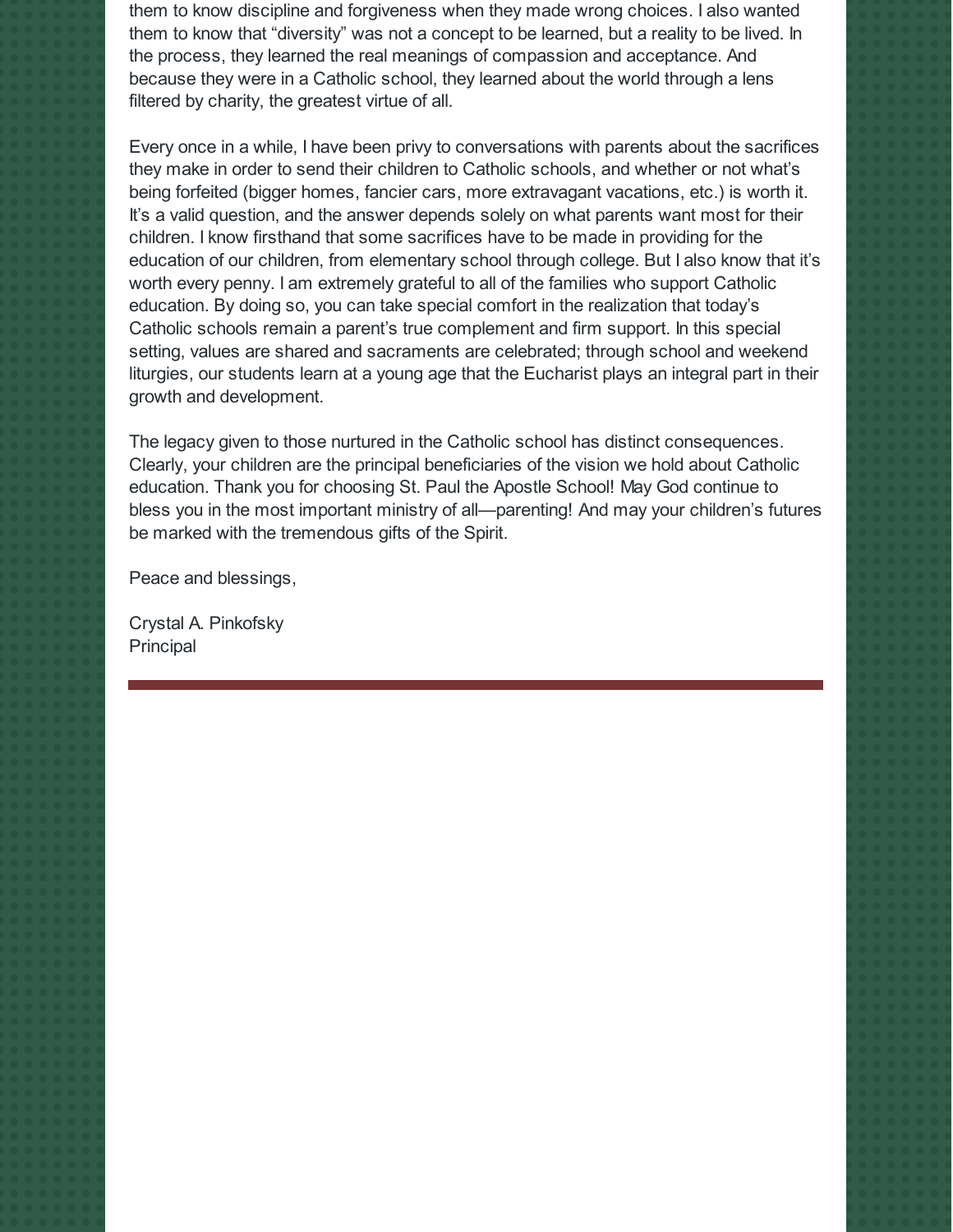| 20<br><b>JAN 2020, MON</b> | All day         | NO School - Martin Luther King Day               |
|----------------------------|-----------------|--------------------------------------------------|
| 21<br><b>JAN 2020, TUE</b> | $15:30 - 16:30$ | Sports - Basketball Games - GYM                  |
| 22<br>JAN 2020, WED        | $15:45 - 16:45$ | Sports - Basketball Games - GYM                  |
| 23<br><b>JAN 2020, THU</b> | $16:00 - 17:00$ | Sports - Basketball Games - GYM                  |
|                            | $18:30 - 20:30$ | 1st Grade (Parents only) Sacrament Mtg - JCPC    |
| 24<br><b>JAN 2020, FRI</b> | All day         | <b>STAR Window 2 Closes</b>                      |
|                            | $08:00 - 09:00$ | School Mass - Feast of Saint Paul - 4th Grade    |
|                            | $15:00 - 19:30$ | Sports - Basketball Games - GYM                  |
| 25<br><b>JAN 2020, SAT</b> | All day         | <b>DK/Kinder Assessment</b>                      |
|                            | $08:00 - 16:00$ | Sports - Basketball Games - GYM                  |
| 26<br><b>JAN 2020, SUN</b> | All day         | Catholic Schools Week Begins - School Open House |
|                            | $08:30 - 11:00$ | Pancake Breakfast - JCPC                         |
|                            | $09:30 - 10:30$ | <b>Catholic Schools Week Mass - CH</b>           |
|                            | $10:30 - 12:00$ | School Open House - All Are Welcome!             |
|                            | $13:00 - 16:00$ | Sports - Basketball Games - GYM                  |
| 28<br><b>JAN 2020, TUE</b> | $15:30 - 19:00$ | Sports - Basketball Games - GYM                  |
| 29<br><b>JAN 2020, WED</b> | $15:30 - 17:30$ | Sports - Basketball Game - GYM                   |
|                            |                 |                                                  |
| 31<br><b>JAN 2020, FRI</b> | $15:00 - 19:00$ | Sports - Basketball - GYM                        |



#### **CATHOLIC SCHOOLS WEEK!**

Beginning Sunday, January 26, St. Paul the Apostle School will be celebrating **Catholic Schools Week!** We will begin our special celebration by coming together at the **9:30 a.m. Mass.** All current school families, parishioners, and prospective school families are invited to join us for this special liturgy. Because Pope Francis has designated the 3rd Sunday in Ordinary Time as the "Sunday of the Word of God," everyone is invited to bring their **family or personal Bibles** to Mass with them to receive a special blessing. Study Bibles and Children's Bibles will also be available for sale to help in making the Scriptures part of our everyday lives.

The SPA Father's Club will be hosting a delicious **Pancake Breakfast** immediately following the 7:30 and 9:30 a.m. Masses. (Yummy! Please pass the syrup!)

Everyone is also cordially invited to attend our **SPA School Open House** which will begin immediately after the 9:30 a.m. Mass. Please feel free to bring your relatives, friends, neighbors, and any prospective school families. Our students are eagerly anticipating having you visit their classrooms to see examples of some of the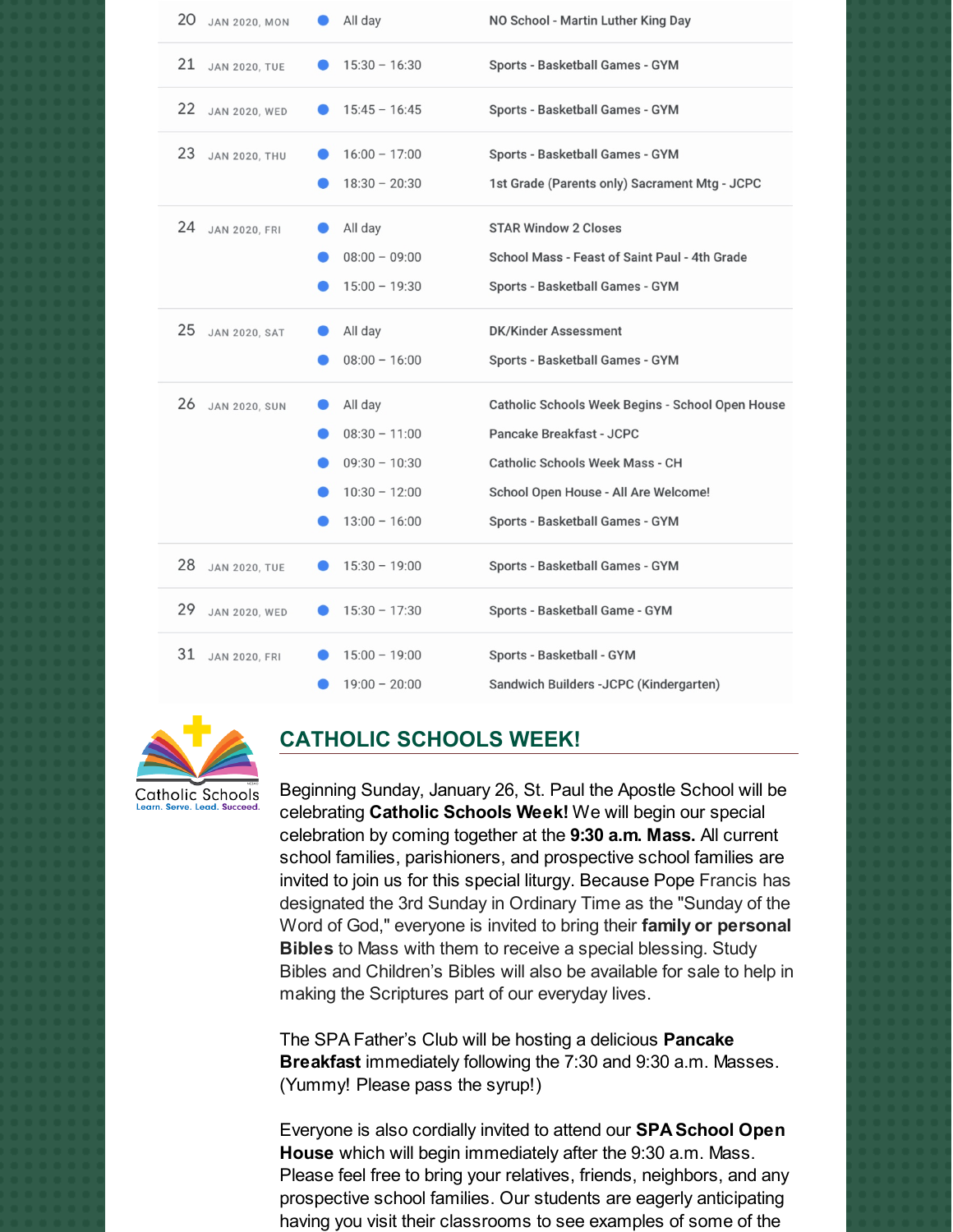wonderful work they have done. Light refreshments will be served, and guided tours of the campus conducted by our Student Council members will be available upon request.

And once again, to help facilitate this annual celebration, the faculty and students will gather together every morning during CSW for prayer and announcements. Our Student Council members will also be **"Spinning the Wheel"** to determine the event/activity we will be participating in each day. If last year was any indication, we anticipate that our students will once again enjoy this "game of chance." As always, parents are most welcome to join us each morning for prayer and the wheel-spinning results!



# **SCHOOL TARDIES, GROOMING POLICIES, ETC.**

It has been brought to my attention that we have a rapidly rising increase in the number of students who are arriving late to school every day. Tardiness is defined as arriving to school after the 7:45 a.m. bell. In keeping with the efforts to do the utmost for all of our students, we are requesting your cooperation and assistance regarding this matter. The administration and faculty have stressed many times the importance of regular and prompt attendance so that your children can receive the maximum benefits from daily sequential instruction. Our teachers are most anxious to have all of the students present and ready to learn at the beginning of each day. It is difficult to conduct a lesson when students arrive late. This is not only a disruption to the lesson, it is also a disservice to the other students who arrive at school on time. If there are extenuating circumstances of which the school is not aware, please feel free to inform your child's homeroom teacher. Failure to adequately address the problem of tardiness at this point could lead to a meeting with the administration and teachers to discuss the situation.

Also, please take a few minutes to review the SPA Handbook regarding the school uniform, haircut, and make-up policies. Failure to adhere to these guidelines will result in detentions, which can have a negative impact on a student's conduct grade.



#### **LET'S GO SAINTS!**

Everyone is invited to come out and cheer on our SPA Girls' varsity soccer and basketball teams! All of the soccer games are away as noted below. All of the basketball games are held here at SPA unless otherwise noted in the schedule. Please contact Coach Keith Mortimer or Coach Anthony Palmieri if you have any questions. *Go, Saints!*

#### *PBL Varsity Girls' Soccer Schedule:*

Wednesday, 1/22 2:30 p.m. SPA vs. Archer (away) Wednesday, 1/29 3:45 p.m. SPA vs. Crossroads (away)

*PBL Varsity Girls' Basketball Schedule:*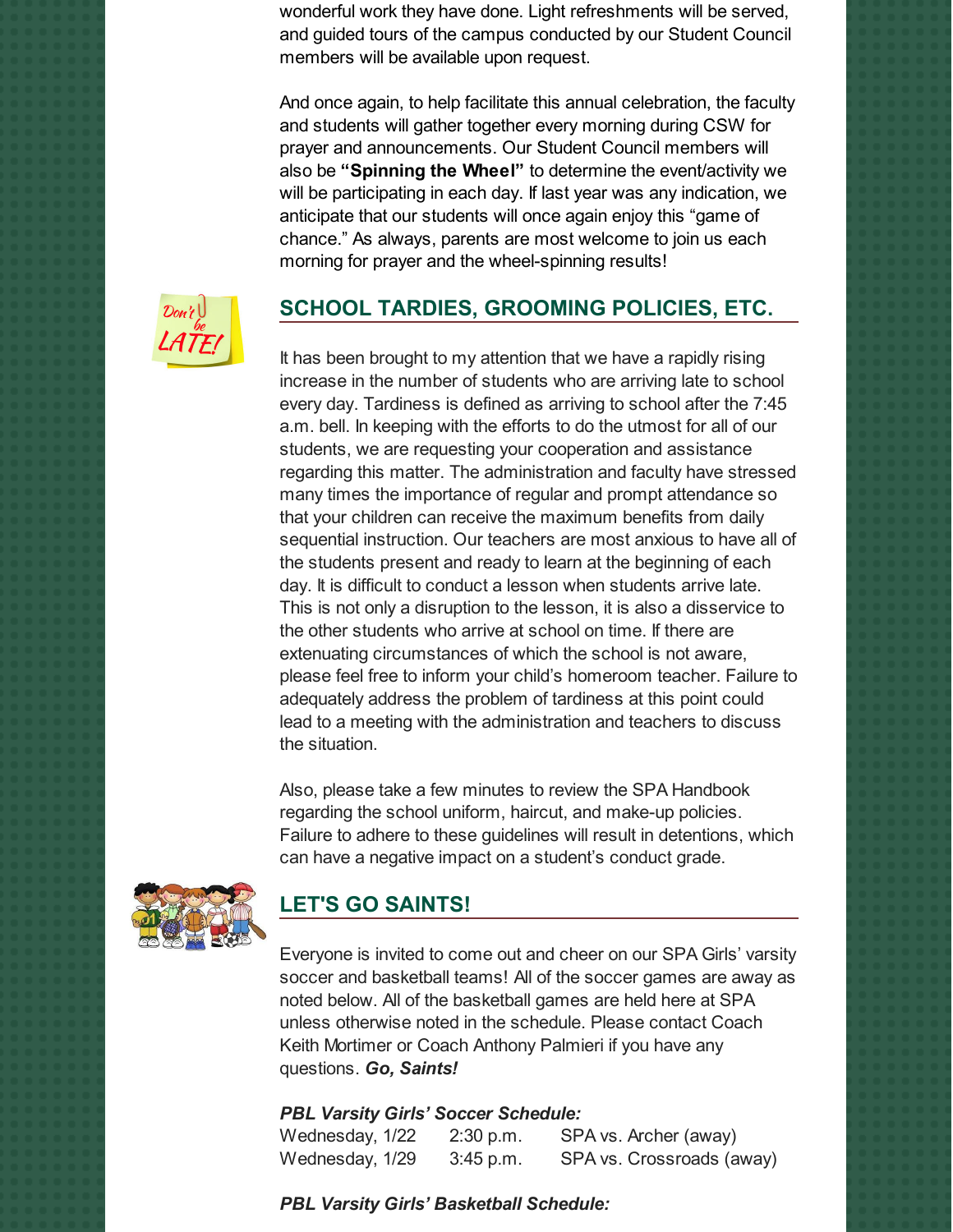| Tuesday 1/21   | 3:30 p.m. | SPA vs. Geffen            |
|----------------|-----------|---------------------------|
| Wednesday 1/22 | 3:45 p.m. | SPA vs. Notre Dame        |
| Thursday 1/23  | 4:00 p.m. | SPA vs. Wildwood          |
| Tuesday 1/28   | 3:30 p.m. | SPA vs. Calvary           |
| Tuesday 1/28   | 5:00 p.m. | SPA vs. Corpus Christi    |
| Tuesday 2/11   | 4:00 p.m. | SPA vs. St. Monica (away) |
|                |           |                           |



### **HECKER AWARD CELEBRATION!**

The Paulist Fathers, St. Paul the Apostle Catholic Community, and the PWC cordially invite all parents to join us as we honor our beloved school nurse, Ms. Van Anderson! "Nurse A" will be celebrated for her 37 years of service to our school community, and presented with the Isaac Hecker Service Award at a Cocktail Reception on Saturday, February 8, at 6:30 p.m. in the SPA School gymnasium. Please note that this event is for ADULTS ONLY. Invitations will be sent to all of our school families soon! We ask that you RSVP as soon as possible so that we can have an accurate guest count for the evening. We hope to see you there!



# **FINGERPRINTING at SPA**

All parents who volunteer to assist us with SPA student activities (i.e. coaching, chaperoning field trips, helping in the classrooms/library, yard duty, etc.) MUST first be fingerprinted as part of the Safe Environment directives from the Archdiocese of Los Angeles. We will have another opportunity for you to schedule an appointment here at SPA. The session will be held on Tuesday, January 21, from 12:00 p.m. until 6:45 p.m. in the Multi-purpose room. To reserve an appointment time please call Cheryl Crump at 310-474-1588, or email: **[ccrump@sp-apostle.org](mailto:ccrump@sp-apostle.org)**. Please remember to bring a valid photo ID with you.



#### **USED CLOTHING & UNIFORMS**

Please note that the church office does not take, or have a need for, used clothing or school uniforms. Apparently, several times a week bags of used clothing are being left in the parish office, but there is no place for all of these items to be stored. If you have school uniforms that you would like to donate to our uniform exchange, please hold on to them until we announce the date of our next exchange event. All other used clothing should be given directly to Goodwill or any other local thrift store that accepts clothing. Thank you!

# **PWC NEWS CORNER!**



**SPA MOTHERS' LUNCHEON & FATHER'S CLUB FUN RUN**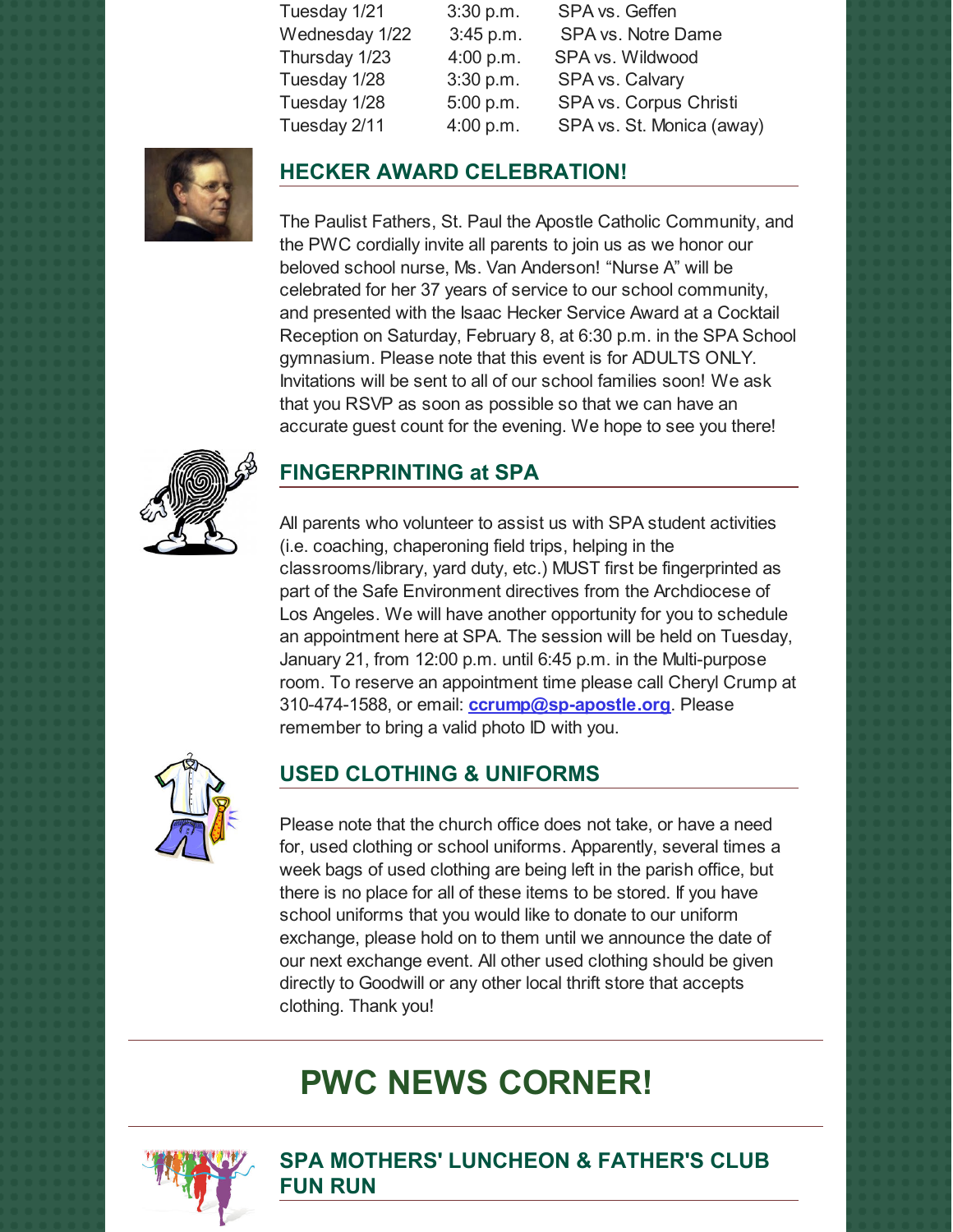Are you wondering how to juggle the SPA Mothers' Luncheon, weekend fun, and your New Year's Resolution all on Sunday, February 9th? Get everyone out of the house bright and early for an easy 5K at "Home Run for Kids" in Brentwood. The Father's Club is hosting a St. Paul the Apostle Team that benefits Upward Bound House. You will be done in time to join the luncheon, or you can send the kids to hang with dad and join us for 11:30 a.m. Mass and our annual **PWC Mother's [Luncheon](https://school.sp-apostle.org/wp-content/uploads/2020/01/PWC-Invite-for-website.pdf)**.

With two locations on the Westside, Upward Bound House strives to eliminate homelessness among families with children in Los Angeles by providing housing, supportive services, and advocacy. Please visit **[here](https://support.upwardboundhouse.org/team/275456)** to register for Team SPA and learn more about this event and Upward Bound House. Thank you for your support!



#### **PWC MOTHERS' LUNCHEON**

The PWC Mothers' Luncheon will be held on Sunday, February 9, following the 11:30 a.m. Mass. Our speaker this year will be Dr. Judy Ho, award-winning clinical psychologist, TV personality, and author of the book "Stop Self-Sabotage". ALL SPA mothers, current and alumni, are invited to celebrate the unwavering dedication and service that each of you provide to the SPA community. Come and reserve a table with friends and spend the afternoon with amazing company! We will have wonderful raffle baskets available courtesy of the PWC. Please view the attached invitation and RSVP by January 27, 2020.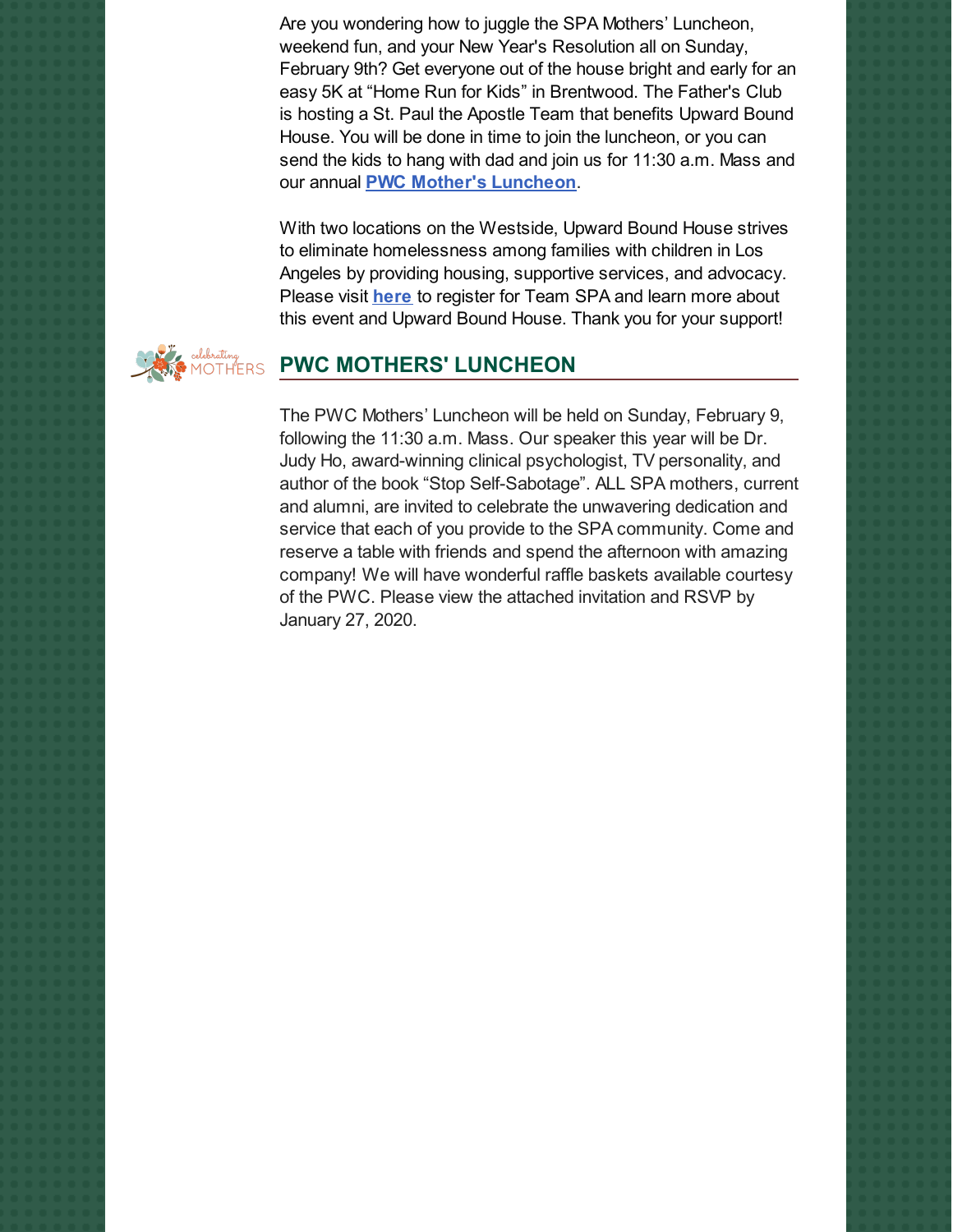

THE PWC MOTHERS' LUNCHEON **HONORING** 

THE PAST PRESIDENTS OF THE PWC

SUNDAY, FEBRUARY 9, 2020

11:30 A.M. MASS FOLLOWED BY LUNCH AT 12:30 P.M.

**ST. PAUL THE APOSTLE SCHOOL** 1536 SELBY AVENUE **LOS ANGELES** 

PLEASE RSVP AT SCHOOL.SP-APOSTLE.ORG BY JANUARY 27, 2020

FOR MORE INFORMATION, PLEASE CONTACT: MOLLY KUBLICKI AT MOLLYKUBLICKI@ICLOUD.COM

CLICK ON THIS LINK TO REGISTER: https://www.prestoregister.com/cgi-bin/order.pl?ref=spapwc44&fm=35



#### **RECAP: SPA FAMILY CONTRIBUTIONS for PWC OUTREACH INITIATIVES**

We would like to take a moment to acknowledge the generosity of our school families. Without your dedication and willingness to provide for those in need, we would not have exceeded our goals for our various holiday Outreach programs. We would also like to thank PWC Outreach Co-Chairs, Allison Woods and Lisa Tyler, along with their families, for spearheading, organizing, hauling, and advertising our many drives and programs. They have been, and continue to be, true SPA Saints!!

*1) Hygiene Drive:* In October, we collected more than 170 lbs. of toiletries on behalf of Westside Thanksgiving, which is led by former SPA parent Daryl Crowley. Westside Thanksgiving provides toiletries, haircuts, clothes, doctor visits, face painters for the kids, and a traditional Thanksgiving meal to more than 2000 people in need on Thanksgiving day. Your donated items were stored and distributed at the event.